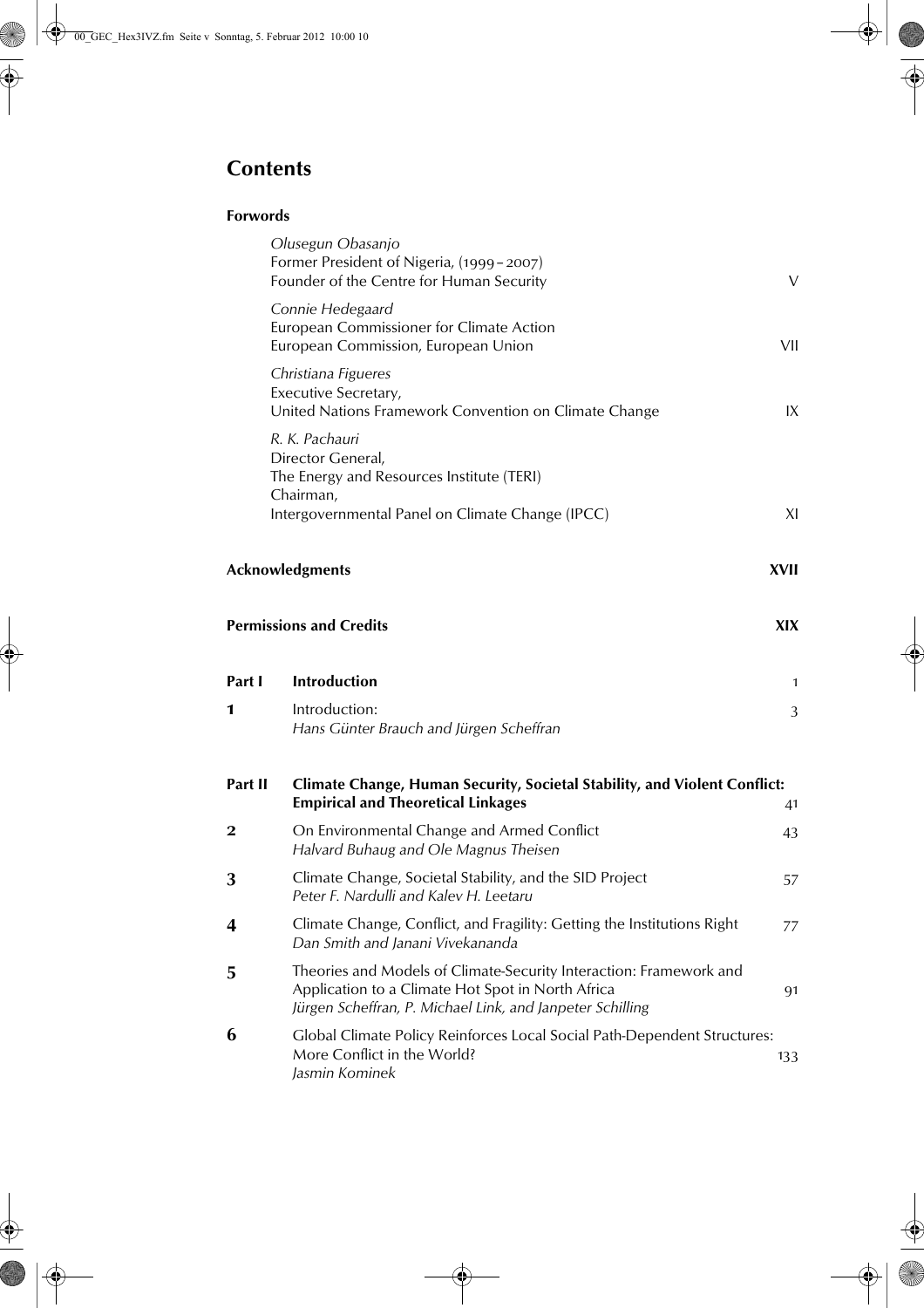#### **vi** Contents

| Part III | <b>Climate Change and the Securitization Discourse</b>                                                                                                                                             | 149 |
|----------|----------------------------------------------------------------------------------------------------------------------------------------------------------------------------------------------------|-----|
| 7        | Climate Change and the Environmental Conflict Discourse<br>Maria J. Trombetta                                                                                                                      | 151 |
| 8        | Climate Change as a Driver of Security Policy<br>Michael Brzoska                                                                                                                                   | 165 |
| 9        | From 'Securitization' of Climate Change to 'Climatization' of<br>the Security Field: Comparing Three Theoretical Perspectives<br>Angela Oels                                                       | 185 |
| 10       | Critical Deconstruction of Environmental Security and Human Security<br>Concepts in the Anthropocene<br>Judith Nora Hardt                                                                          | 207 |
| 11       | Political in Nature: The Conflict-fuelling Character of International<br><b>Climate Policies</b><br>Linda Wallbott                                                                                 | 223 |
| 12       | Security as a Weapon: How Cataclysm Discourses Frame International<br><b>Climate Negotiations</b><br>Delf Rothe                                                                                    | 243 |
| 13       | Audience: A Weak Link in the Securitization of the Environment?<br>Tasos Karafoulidis                                                                                                              | 259 |
| 14       | Words, Visuals, and the Vanished Enemy: Visual Securitization and<br>the COP15 Opening Film<br>Tore Rørbæk                                                                                         | 273 |
| Part IV  | <b>Climate Change and Migration</b>                                                                                                                                                                | 289 |
| 15       | Climate Change and Human Migration: Towards a Global<br>Governance System to Protect Climate Refugees<br>Frank Biermann and Ingrid Boas                                                            | 291 |
| 16       | 'Climate Refugees' as Dawning Catastrophe? A Critique of the Dominant<br>Quest for Numbers<br>Cord Jakobeit and Chris Methmann                                                                     | 301 |
| 17       | Environmentally-Forced Migration in Rural Areas: Security Risks and<br>Threats in Mexico<br>Úrsula Oswald Spring                                                                                   | 315 |
| 18       | Policing Borders in a Time of Rapid Climate Change<br>Steve Wright                                                                                                                                 | 351 |
| Part V   | <b>Climate Change and Security in the Middle East</b>                                                                                                                                              | 371 |
| 19       | Climate Change on the Arabian Peninsula - Regional Security,<br>Sustainability Strategies, and Research Needs<br>Dennis Kumetat                                                                    | 373 |
| 20       | Environmental Degradation, Climate Uncertainties, and Human<br>Vulnerabilities: Realm of Possible Actions toward a Shifting Security<br>Paradigm in the Arab Gulf Monarchies<br><b>Andy Spiess</b> | 387 |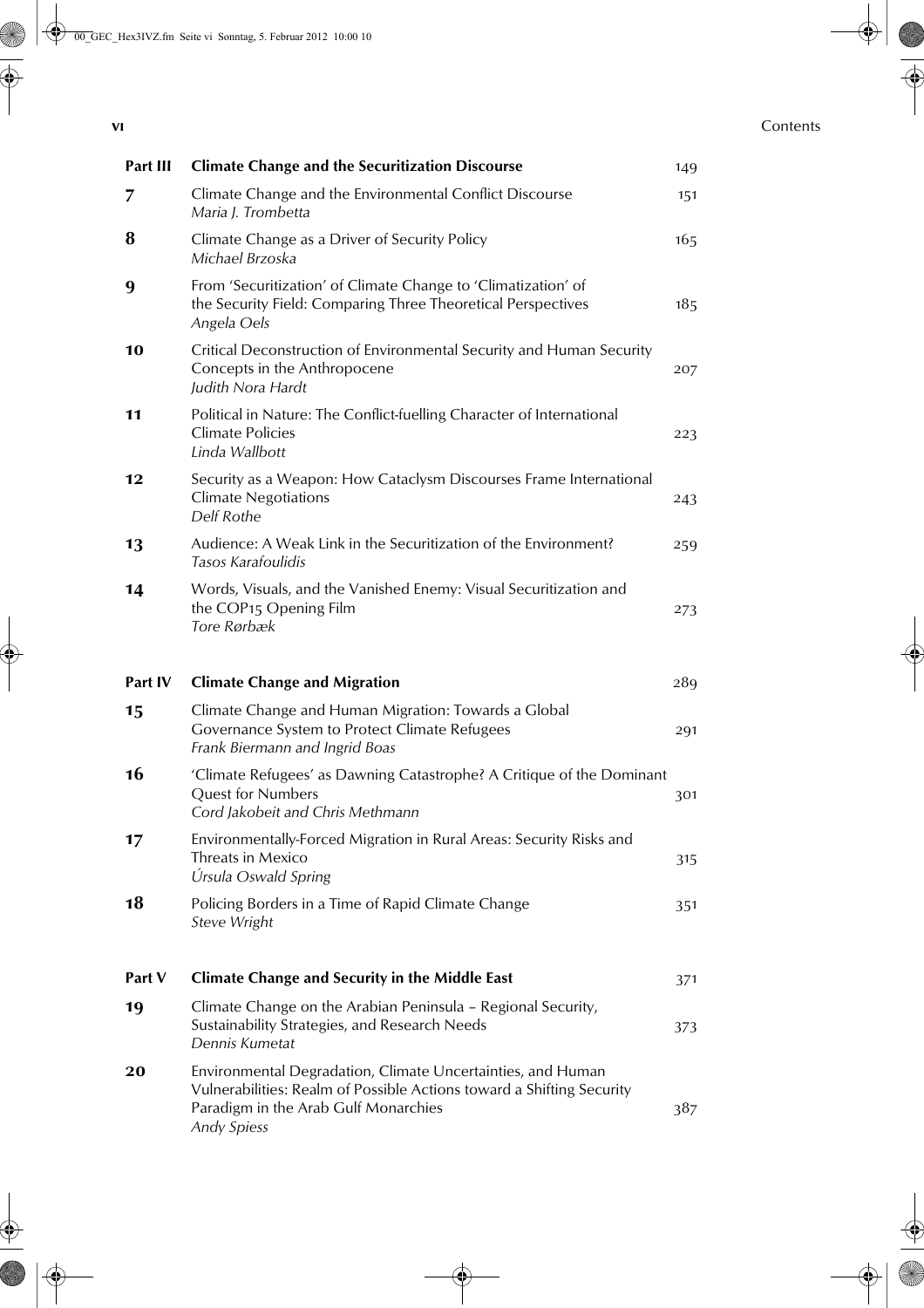### **Contents via**

| 21       | Altering Security Dynamics? Climate Change Impacts on Iraq<br>Achim Maas and Kerstin Fritzsche                                                                                                                                                    | 409 |
|----------|---------------------------------------------------------------------------------------------------------------------------------------------------------------------------------------------------------------------------------------------------|-----|
| 22       | Nothing New in the Middle East - Reality and Discourses of<br>Climate Change in the Israeli-Palestinian Conflict<br>Clemens Messerschmid                                                                                                          | 423 |
| Part VI  | <b>Climate Change and Security in Africa</b>                                                                                                                                                                                                      | 461 |
| 23       | Locating Climate Insecurity: Where Are the Most Vulnerable<br>Places in Africa?<br>Joshua W. Busby, Todd G. Smith, Kaiba L. White, and Shawn M. Strange                                                                                           | 463 |
| 24       | Climate Change, Resource Competition, and Conflict amongst<br>Pastoral Communities in Kenya<br>Beth Njeri Njiru                                                                                                                                   | 513 |
| 25       | Climate Change and Violent Conflicts in Nigeria: Human Needs and<br><b>Relative Deprivation Theories</b><br>Oscar Edoror Ubhenin                                                                                                                  | 529 |
| 26       | Enhancing Security and Resilience of Low-Income Communities to<br>Climate Change in Growing Cities: An Assessment of Flood<br>Management and Planning Regimes in Kampala City, Uganda<br>Paul Isolo Mukwaya, Hannington Sengendo and Shuaib Lwasa | 543 |
| 27       | Malnutrition and Conflict in Eastern Africa: Impacts of Resource<br>Variability on Human Security<br>Pedram Rowhani, Olivier Degomme, Debarati Guha-Sapir,<br>and Eric F. Lambin                                                                  | 559 |
| Part VII | <b>Climate Change and Security in Asia and the Pacific</b>                                                                                                                                                                                        | 573 |
| 28       | Climate Awareness and Adaptation Efficacy for Livelihood Security<br>against Sea Level Rise in Coastal Bangladesh<br>Md. Mustafa Saroar and Jayant K. Routray                                                                                     | 575 |
| 29       | Security Implications of Climate Refugees in Urban Slums:<br>A Case Study from Dhaka, Bangladesh<br>Sujan Saha                                                                                                                                    | 595 |
| 30       | A Psychological Perspective on Climate Stress in Coastal India<br>Ruchi Mudaliar and Parul Rishi                                                                                                                                                  | 613 |
| 31       | Routine Violence in Java, Indonesia: Neo-Malthusian and<br>Social Justice Perspectives<br>Mohammad Zulfan Tadjoeddin, Anis Chowdhury, and<br>Syed Mansoob Murshed                                                                                 | 633 |
| 32       | Territorial Integrity and Sovereignty: Climate Change and Security in<br>the Pacific and Beyond<br>Achim Maas and Alexander Carius                                                                                                                | 651 |